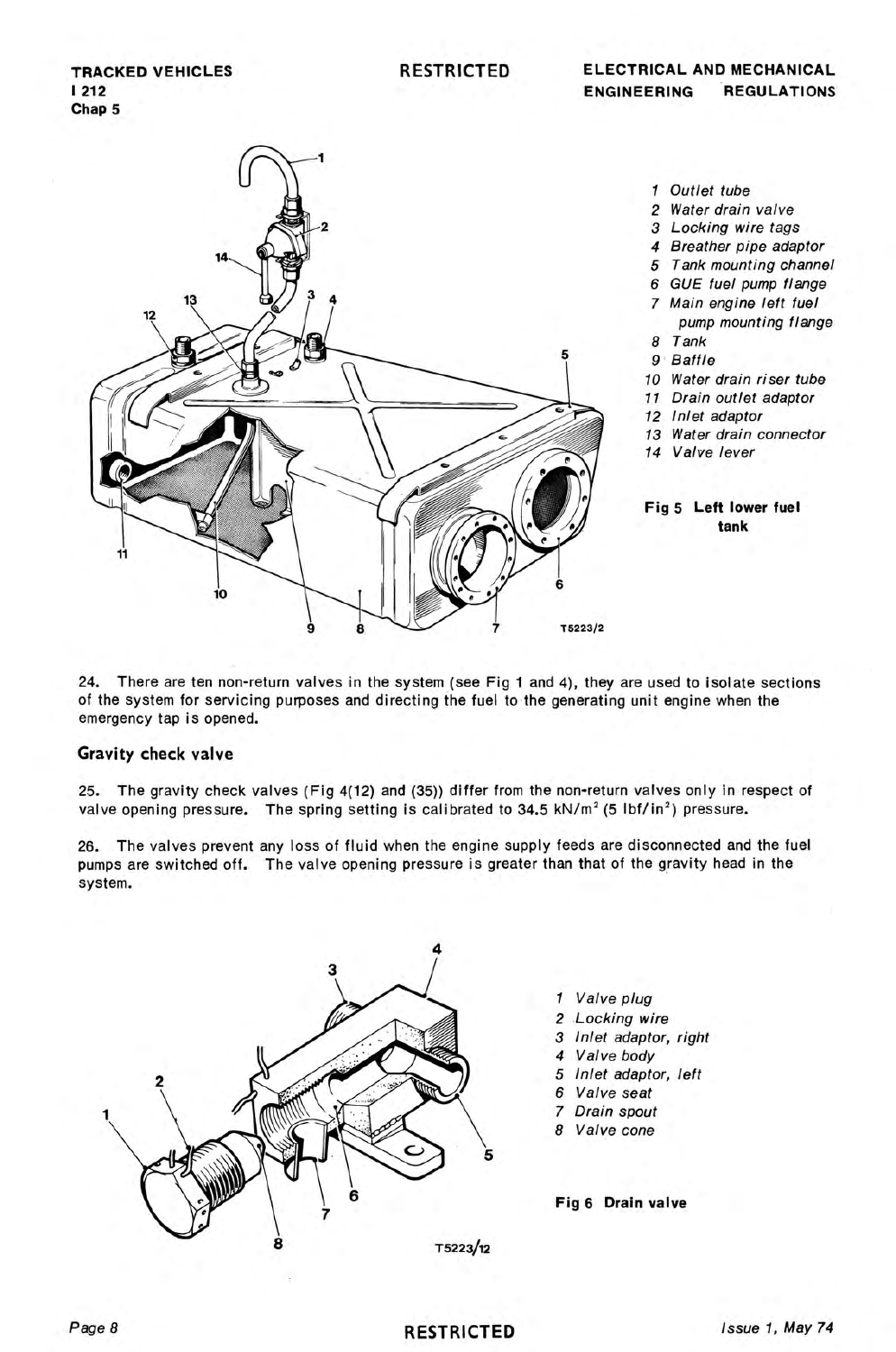

Fig 6 Simple epicyclic gear train

# OPERATION OF A SIMPLE EPICYCLIC GEAR TRAIN

23. Each train in the compound change-speed train is a simple epicyclic gear train (Fig 6) comprising an annular wheel and a sun wheel geared together by equally spaced planet pinions freely mounted on pins secured to a planet carrier.

24. When the sun wheel is held by a brake and the annular wheel is driving, as in Fig 7(a), the planet carrier is driven in the same direction as the annular wheel at a speed equal to:-

> Revs of annular wheel x number of teeth on annular wheel  $S$ um of teeth on annular and sun wheels  $\begin{bmatrix} 1 \\ - \\ 1 \end{bmatrix}$  revs

25. When the annular wheel Is held and the sun wheel is driving, as in Fig 7(b), the planet carrier is driven in the same direction as the sun wheel at a speed equal to:-

Revs of sun wheel x number of teeth on sun wheel Sum of teeth on annular and sun wheels F revs 2

When the annular wheel and the sun wheel are driving in the same direction as in Fig 7(c), the planet carrier will be driven in the same direction at a speed equal to  $F_1 + F_2$  revs.

27. Should the annular wheel and sun wheel be driving in opposite directions as in Fig  $7(d)$ , the planet carrier will be driven in the same direction as the annular wheel when  $F_1$  is greater than  $F_2$ , ie when the speed of the annular wheel exceeds:

Speed of sun wheel x number of teeth on sun wheel

Number of teeth on annular wheel

## Operation of change-speed gear trains

28. A diagram of the gear trains in Fig 8 shows how the trains are interconnected. The sun wheels of trains 1, 2 and 3 (also described as the 1st, 2nd and 3rd trains), are integral with a gear which is driven as a constant ratio of the engine speed. The3rd train planet carrier is integral with the 2nd train annular wheel while the planet carriers of the 2nd and 1st trains and that of the high train are integral with each other. The sun wheels of the high (H), reverse (R) and low (L) trains are also integral with each other and with a brake drum. Another brake drum is attached to the reverse train planet carrier. The annular wheels of the reverse and low trains are shown as an integral unit and the high train annular wheel and low train planet carrier as both being integral with the cross-shaft. Finally, each train is surrounded by a brake.

Issue 1, Jun 76 **RESTRICTED RESTRICTED**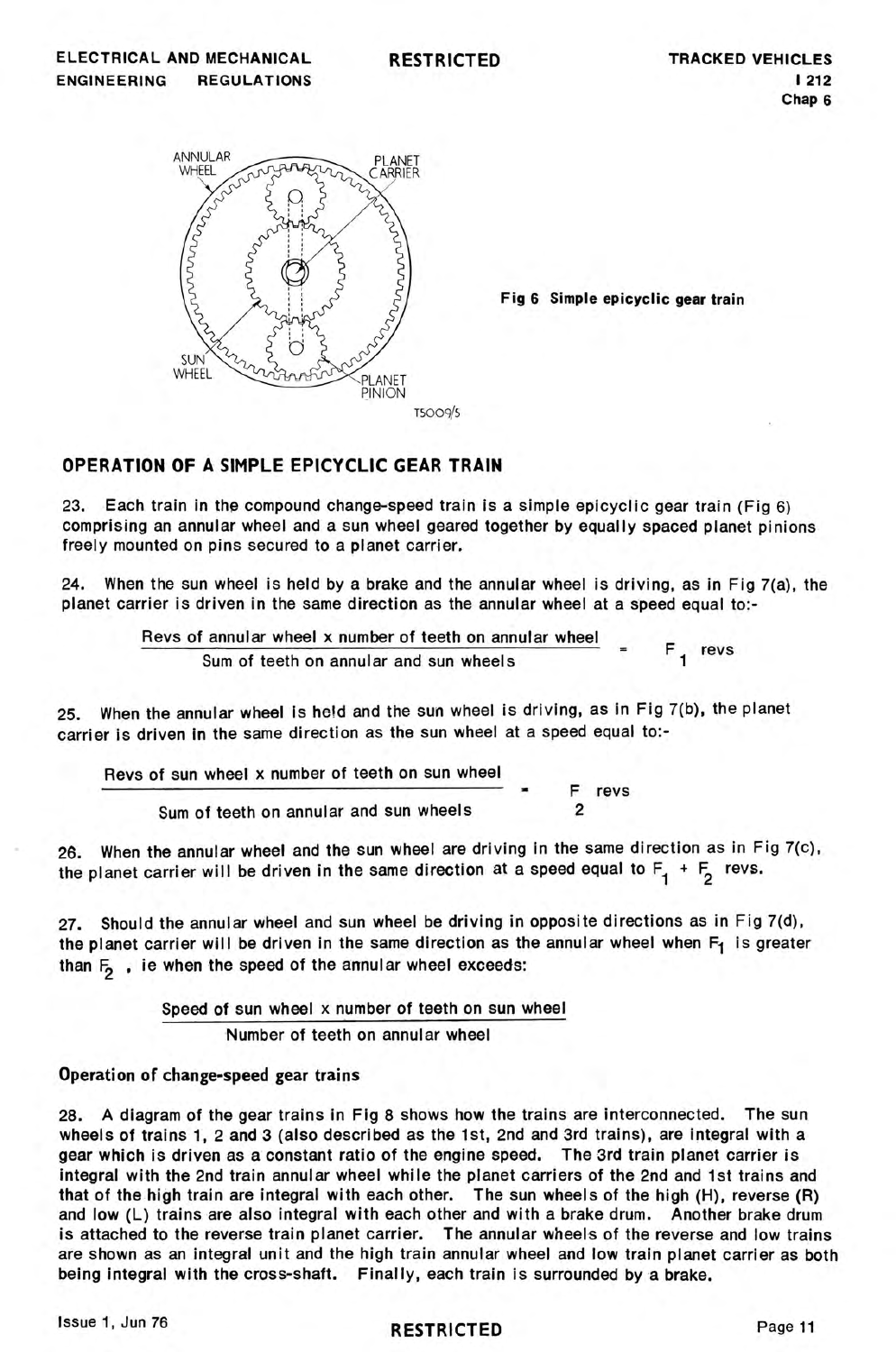# AUTOMOTIVE HYDRAULICS

#### GENERAL

1. The automotive hydraulic system shown diagrammatically (Fig 1) is provided to start the main engine when cold, or if the hull main batteries are in a low state of charge. The system also operates the left fan of the power pack to cool the generating unit engine when it is run independently for long periods.

2. The variable delivery hydraulic pump (11) is driven by the generating unit engine through a dog clutch. The pump supplies the fixed capacity hydraulic starter motor (2) with fluid at a flow and pressure dependent upon the load required to turn the main engine. The pump delivery is varied automatically to suit the load.



Fig 1 Hydraulic circuit (diagrammatic)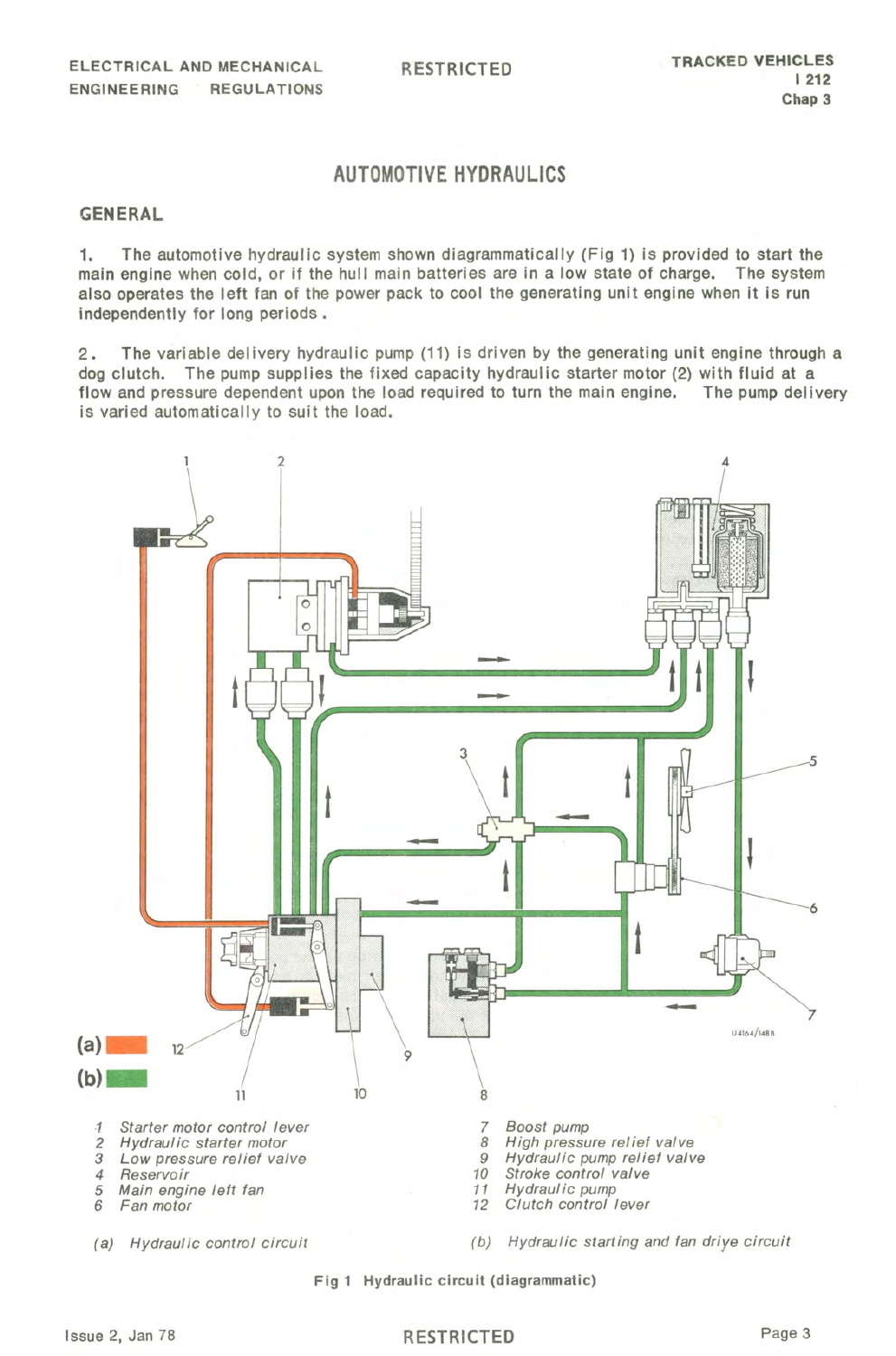RESTRICTED

## **TRANSMISSION**

## GENERAL

1. The power of the engine is transmitted rearward through a flexible coupling, gearbox, quill shafts to the final drives. The main and parking brakes are fitted to the final drives. Steering brakes are fitted at the sides of the gearbox.

## **GEARBOX**

2. The TN12 gearbox combines the Wilson gear-change principle with a Merritt steering system, housed in an aluminium alloy casing, and provides six forward and three reverse ratios. Oil operated band brakes are used to hold the reaction members of the gear trains.

3. By means of an input driven pump, oil pressure for gear engagement is available whenever the engine is running. Thus the take-up of the drive from rest is confined to a centrifugal clutch thereby reducing the duty of the gear change bands. Oil pressure for gear engagement is also provided by an output driven pump which, in conjunction with a ramp and roller type free wheel, permits tow starting.



- 1 Oil filters
- 2 Hydraulic governor
- 3 Filler/breather
- 4 Temperature switch connecting block
- 5 Oil pressure switch block
- 6 Steering brake disc
- 7 Steering brake caliper
- 8 Brake pipe adaptor
- 9 Output coupling
- 10 Bleed nipple
- 11 Dipstick
- 12 Clutch drum
- 13 Input flange

#### Fig 1 Three-quarter front view of gearbox